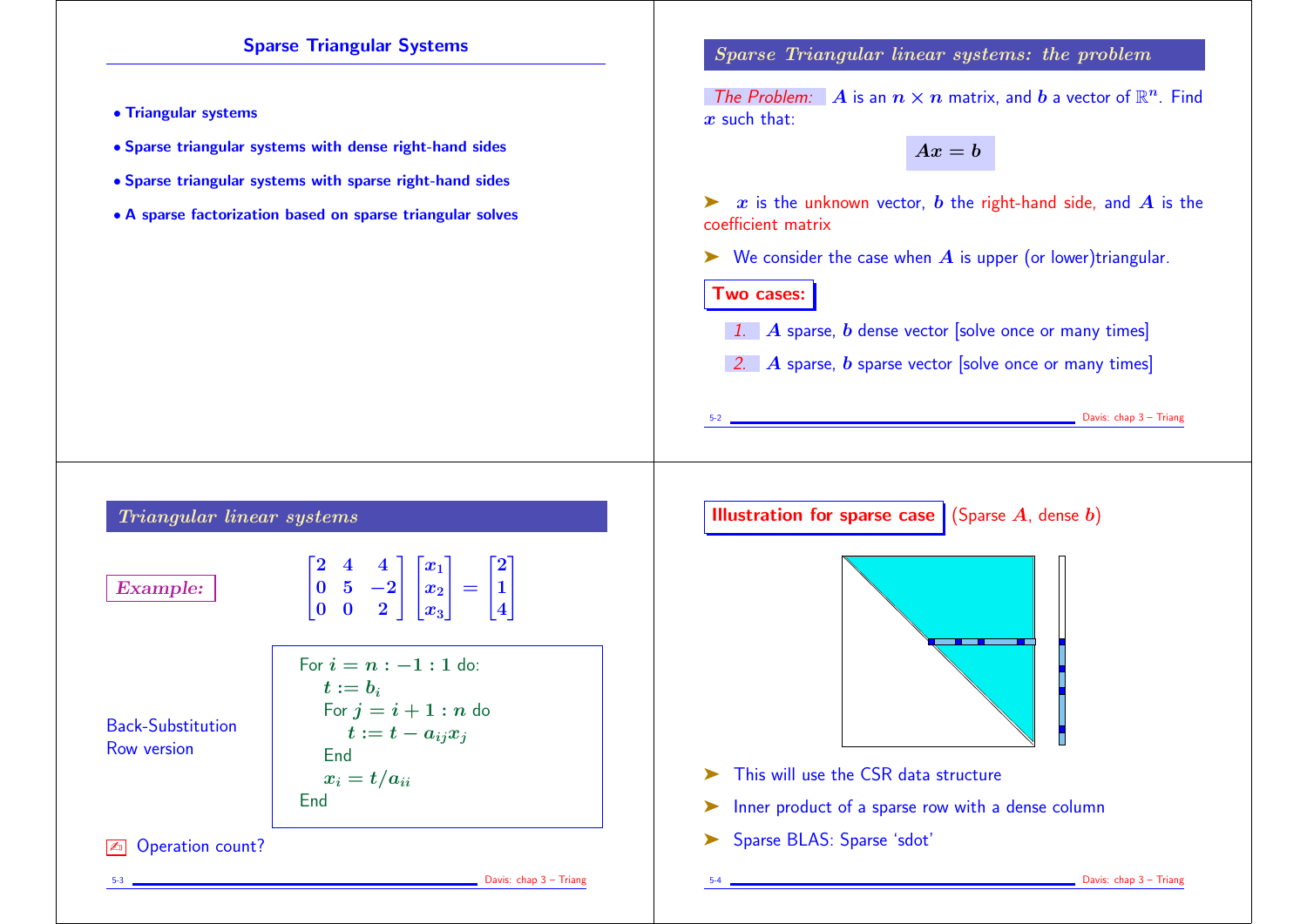➤ Recall: typedef struct SpaFmt { /\*--------------------------------------------- | C-style CSR format - used internally | for all matrices in CSR format |---------------------------------------------\*/ int n; int \*nzcount; /\* length of each row \*/<br>int \*\*ia: /\* to store column indice  $\frac{1}{\sqrt{2}}$  to store column indices \*/ double \*\*ma; /\* to store nonzero entries \*/ } CsMat, \*csptr; ➤ Can store rows of a matrix (CSR) or its columns (CSC) ➤ For triangular systems that are solved once, or many times with same matrix, we will assume that diagonal entry is stored in first location in inverted form. ➤ Result: 5-5 Davis: chap 3 – Triang void Usol(csptr mata, double \*b, double \*x) { int i, k, \*ki; double \*ma; for  $(i=mata->n-1; i>=0; i--)$  {  $ma = \text{mata}$ ->ma $\overrightarrow{ii}$ : ki = mata->ja $\overline{[i]}$ ;  $x[i] = b[i]$ ; // Note: diag. entry avoided for  $(k=1; k $\{mata\}$ ->nzcount[i];  $k++$ )$  $x[i]$  -=  $ma[k] * x[ki[k]]$ ;  $x[i]$  \*=  $ma[0]$ ; } } ▶ Operation count?  $\Box$  Davis: chap  $3$  – Triang Column version ➤ Column version of back-subsitution: Back-Substitution Column version For  $j = n : -1 : 1$  do:  $x_i = b_i/a_{ii}$ For  $i = 1 : j - 1$  do  $b_i := b_i - x_i * a_{ii}$ End **End**  $\sqrt{2\pi}$  Justify the above algorithm Show that it does indeed give the solution] **Illustration for sparse case** (Sparse  $A$ , dense  $b$ )  $\triangleright$  Uses the CSC format – (CsMat struct for columns of A)

➤ Sparse BLAS : sparse 'saxpy'

Davis: chap 3 – Triang

Davis: chap 3 – Triang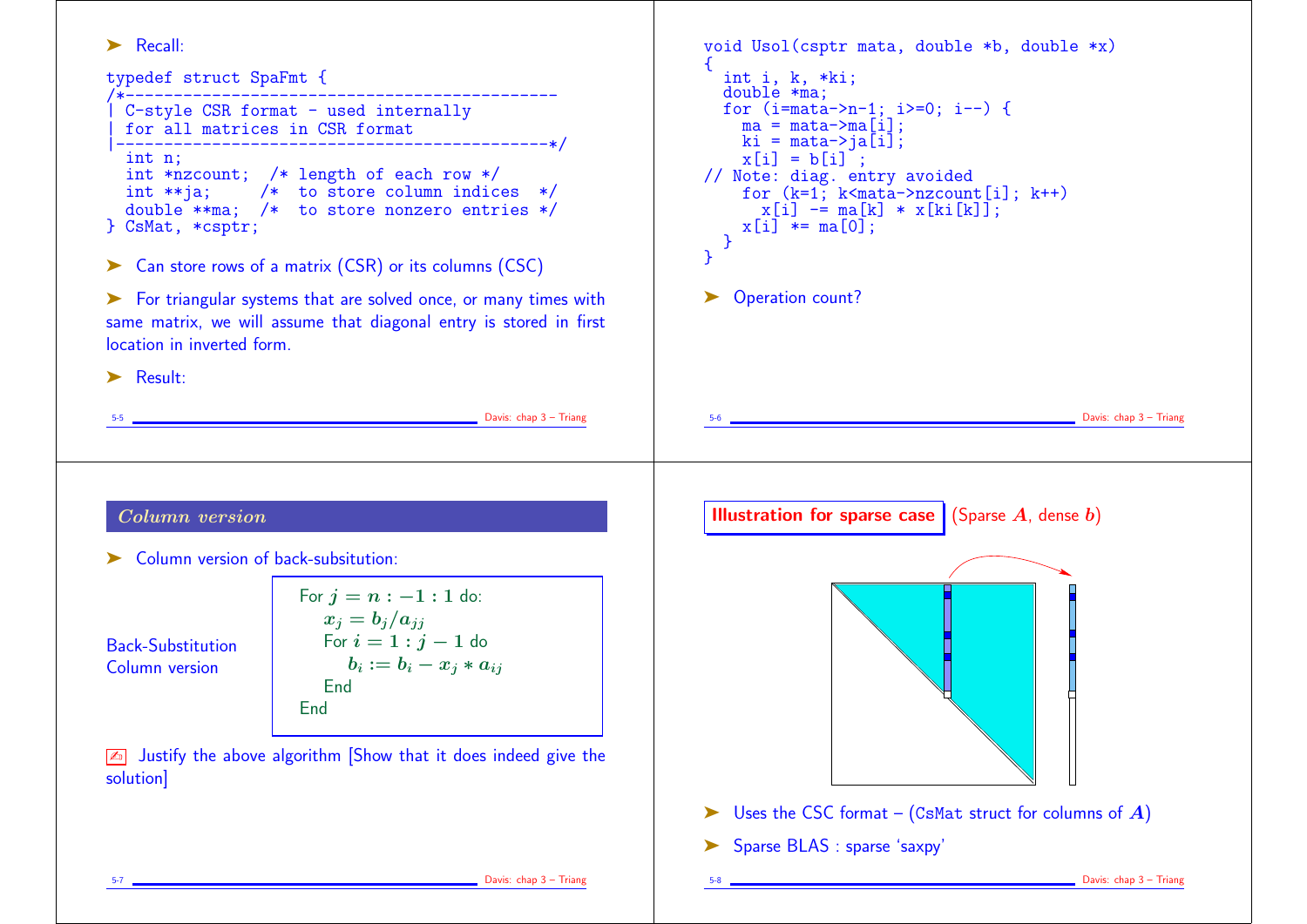## ▶ Assumes diagonal entry stored first in inverted form

```
void UsolC(csptr mata, double *b, double *x)
{
  int i, k, *ki;
  double *ma;
 for (i=mata->n-1; i>=0; i--) {
        ja = U->ja[i];ma = U-\sum ma[i];x[i] *= ma[0];
// Note: diag. entry avoided
        for( j = 1; j < U->nzcount[i]; j++ )
            x[ja[j]] -= ma[j] * x[i];
  }
}
```

```
ZD Operation count?
```
 $\Box$  Davis: chap  $3$  – Triang

**5**

**1**

**4 6**

**2 3**

## Sparse A and sparse b: Example

- ➤ Triangular system of previous example
- ▶ DAG shown in next figure
- ► Sets dependencies between tasks:
- $\blacktriangleright$  Edge  $i \rightarrow j$  means  $a(j, i) = 1$  (j requires  $i)$
- $\triangleright$  Root: node 1 (see right-hand side b)
- $\triangleright$  Topological sort: 1, 3, 5, 2, 6, 4 [as produced by a DFS from 1]
- ▶ In many cases, this leads to a short traversal
- $\boxed{\mathbb{Z}^n}$  Example: remove link  $1 \rightarrow 2$  and redo

## Sparse A and sparse b

Illustration: Consider solving  $Lx = b$  in the situation:



 $\boxed{\mathbb{Z}^n}$  Show progress of the pattern of  $x = L^{-1}b$  by performing symbolically a column solve for system  $Lx = b$ .

 $\sqrt{2n}$  Show how this pattern can be determined with Topological sorting. Generalize to any sparse  $\bm{b}$ .

 $\Box$  Davis: chap  $3$  – Triang

✍ Consider a triangular system with the following graph where  **has nonzero entries in** positions 3 and 7. (1) Progress of solution based on Topolog. sort; (2) Pattern of solution. (3) Verify pattern with matlab.



 $\sqrt{2\pi}$  Same questions if b has (only) a nonzero entry in position 1.